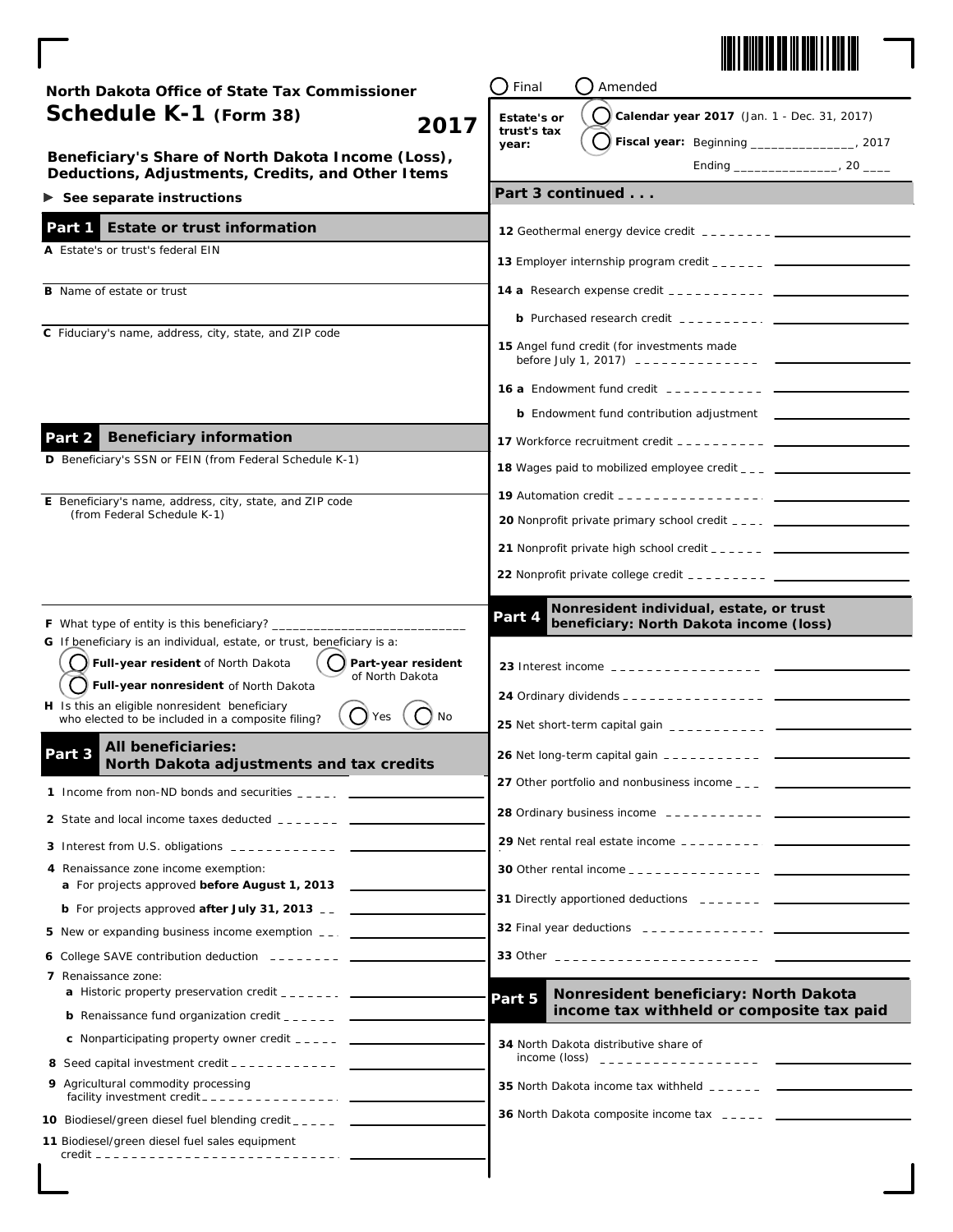# **2017 Beneficiary's Instructions for North Dakota Schedule K-1 (Form 38)**

## **Purpose of form**

North Dakota Schedule K-1 (Form 38) is a supplemental schedule provided by a fiduciary of an estate or trust to its beneficiaries. It provides information the beneficiaries may need to complete their North Dakota income tax returns. For this purpose, "beneficiary" includes an owner of a grantor trust.

## **Resident individual, estate, or trust**

**beneficiary.** If you are a North Dakota resident individual, estate, or trust, your entire distributive share of income from the estate or trust is subject to North Dakota income tax. North Dakota Schedule K-1 was issued to you only to show your distributive share of the estate's or trust's North Dakota statutory adjustments and tax credits that may affect your North Dakota income tax return. See Part 3 of the schedule.

**Nonresident individual, estate, or trust beneficiary.** If you are a nonresident individual, estate, or trust, only the portion of your distributive share of income from the estate or trust that is derived from North Dakota sources is subject to North Dakota income tax. North Dakota Schedule K-1 was issued to you to show your distributive share of the following items:

- North Dakota income, gains, losses, and deductions. See Part 4 of the schedule.
- North Dakota statutory adjustments and tax credits. See Part 3 of the schedule.
- North Dakota income tax withheld from your distributive share of North Dakota income. See Part 5 of the schedule.
- North Dakota income tax paid on your distributive share of North Dakota income in a composite filing. See "Composite filing election" under "General instructions" and Part 5 of the schedule.

#### **Partnership or corporation beneficiary.**

If you are a partnership, C corporation, S corporation, or a limited liability company treated like a partnership or corporation, North Dakota Schedule K-1 was issued to you only to show your distributive share of North Dakota statutory adjustments and tax credits. See Part 3 of the schedule.

If you are a partnership, S corporation, or a limited liability company treated like a partnership or S corporation, and if your commercial domicile is located outside North Dakota, the schedule may also show your distributive share of the following items:

- North Dakota income subject to North Dakota income tax withholding. See Part 5 of the schedule.
- North Dakota income tax withheld from your distributive share of North Dakota income. See Part 5 of the schedule.
- North Dakota income tax paid on your distributive share of North Dakota income in a composite filing. See "Composite filing election" under "General instructions" and Part 5 of the schedule.

## **General instructions**

These instructions explain where to report the information from Schedule K-1 (Form 38) on the North Dakota income tax return.

**Tax year.** References to a North Dakota form and line number contained in these instructions are references to the form in use for the 2017 calendar year. However, if you file your return on a calendar year basis, but the estate or trust files its return on a fiscal year basis, report the amounts on your return for the year in which the estate's or trust's fiscal year ends. For example, if the estate or trust has a fiscal year ending in February 2018, report the amounts from the 2017 Schedule K-1 (Form 38) on your 2018 tax return. The estate's or trust's tax year is shown at the top of the schedule.

**Composite filing election.** If Item H in Part 2 of Schedule K-1 (Form 38) is checked "Yes," you elected to include your distributive share of North Dakota income in a composite filing by the fiduciary. Ignore any amounts shown in Parts 3 through 5 of Schedule K-1 (Form 38); they are not applicable if you elected to be included in a composite filing. The income tax paid on your behalf by the fiduciary under the composite filing method satisfies your North Dakota income tax filing and payment obligations with respect to your North Dakota distributive share of income from the estate or trust. The North Dakota distributive share of income and composite income tax paid, as shown in Part 5 of Schedule K-1 (Form 38), are provided only for your information. If you later choose to revoke your composite filing election and file your own North Dakota income tax return, follow the instructions to Parts 3 through 5 to transfer the amounts from Schedule K-1 (Form 38) to your return.

**Amended Schedule K-1 (Form 38).** If you receive an amended North Dakota Schedule K-1 (Form 38) from the fiduciary for the estate or trust, you generally must file an amended North Dakota income tax return to report the revised information, in which case a copy of the amended Schedule K-1 (Form 38) must be attached to your amended North Dakota income tax return. If you previously elected to include your distributive share of North Dakota income in a composite filing, and you are not changing that election, you generally do not have to take any action and should retain the amended Schedule K-1 (Form 38) for your tax records.

## **Specific Instructions**

## **Part 3 All beneficiaries–North Dakota adjustments and tax credits**

Except for a nonresident beneficiary who elected to be included in a composite filing, the information in Part 3 of Schedule K-1 (Form 38) applies to all beneficiaries.

The following lists show where to enter an amount from Part 3 of Schedule K-1 (Form 38) on the North Dakota income tax return. Use the list that applies to your return. "Not applicable" in the right-hand column means that the item does not apply and should not be entered on the return.

## **Lines 1–22**

## *Form ND-1 filer:*

| Include the amount  |                           |
|---------------------|---------------------------|
| from this schedule: | On:                       |
| Lines $1-2$         | Not applicable            |
| Line 3              | Form ND-1, line 7         |
| Line 4a             | Sch. RZ, Part 1, line 19a |
| Line 4b             | Sch. RZ, Part 1, line 19b |
| Line 5              | Sch. ND-1SA, line 2       |
| Line 6              | Form ND-1, line 14        |
| Line 7a             | Sch. RZ, Part 4, line 7   |
| Line 7b             | Sch. RZ, Part 5, line 4   |
| Line 7c             | Sch. RZ, Part 6, line 6   |
| Line 8              | Sch. ND-1TC, line 4       |
| Line 9              | Sch. ND-1TC, line 3       |
| Line 10             | Sch. ND-1TC, line 6       |
| Line 11             | Sch. ND-1TC, line 7       |
| Line 12             | Sch. ND-1TC, line 13b     |
| Line 13             | Sch. ND-1TC, line 8a      |
| Line 14a            | Sch. ND-1TC, line 9a      |
| Line 14b            | Sch. ND-1TC, line 9b      |
| Line 15             | Sch. ND-1TC, line 10a     |
| Line 16a            | Sch. ND-1TC, line 11      |
| Line 16b            | Form ND-1, line 4a        |
| Line 17             | Sch. ND-1TC, line 12a     |
| Line 18             | Sch. ND-1TC, line 14      |